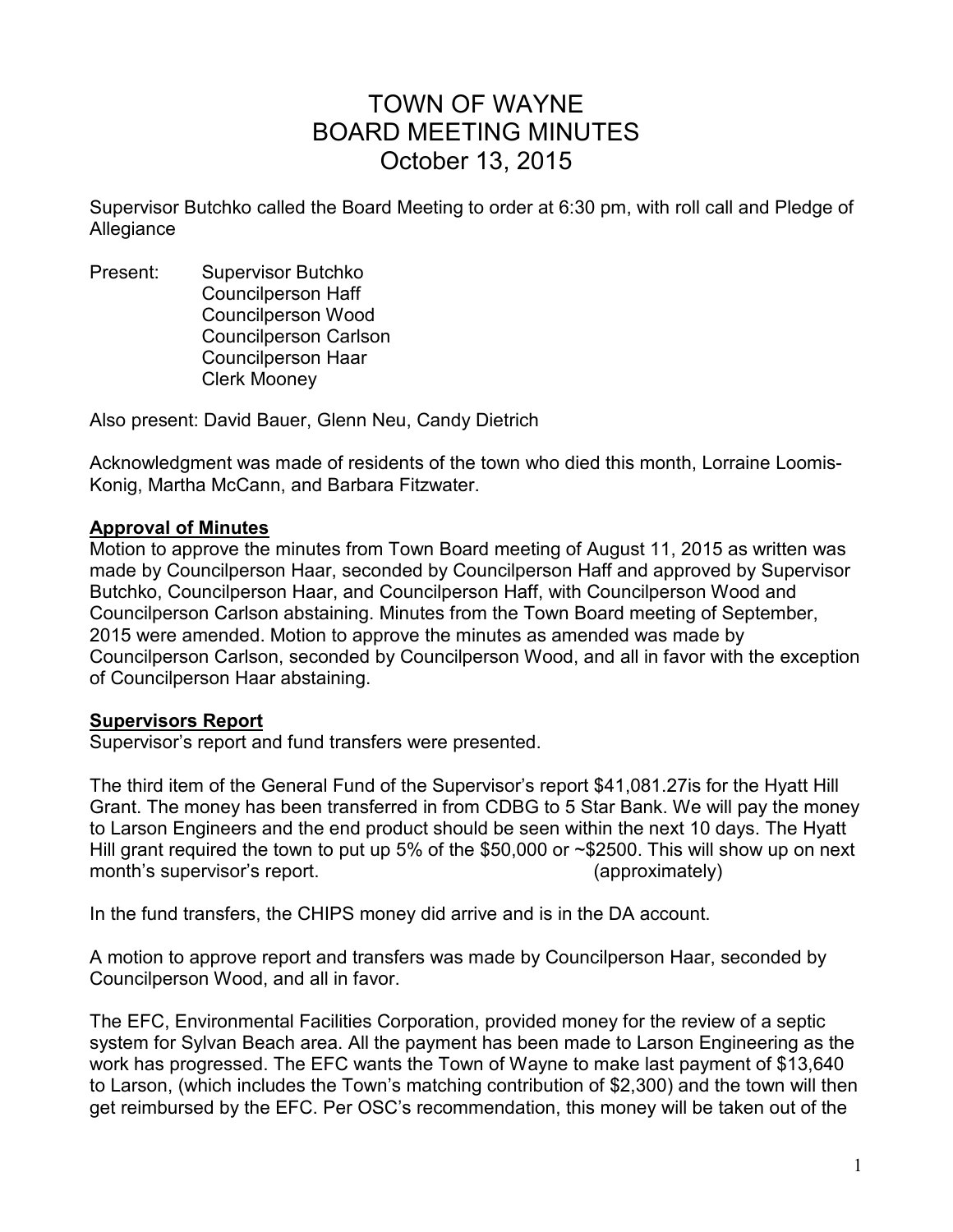town's fund balance (A909). After the town receives the money from EFC, it will be deposited back into A909.

# **Clerks Report**

The July clerks report was presented. No discussion.

Vouchers were presented and discussed. A motion to approve vouchers, Abstract 10 of 2015, was made by Councilperson Wood, seconded by Councilperson Haar, and all in favor.

- General Account
	- $\circ$  Voucher 241 Voucher 269
	- o Total \$20,707.04
- Highway Account
	- o Voucher 107 116
	- o Total \$48,331.96
- TA Account
	- $\circ$  Voucher 42 46
	- o Total \$7,162.99
- SL Account
	- o Voucher 10
	- $\circ$  Total \$195.86

#### **Legal**

No Report.

#### **Justice Report**

The report was presented and no discussion.

The State of NY Unified Court System is requesting a yearly audit. Supervisor Butchko has been in communication with Ms. Casazza of the department, and with the board's permission, has written a letter to respond to the courts request and will not do an audit this year. Letter so approved by the board. In future years it will be part of our system to provide an audit as required.

#### **Highway Superintendent Report**

Journal presented and discussed.

The one ton pick-up truck has been ordered. A letter will be sent to Simmons Rockwell accepting their bid.

Superintendent Bauer has been certified in Post Flood Emergency Stream Intervention Training.

Resident Tom Tunney approached Supervisor Butchko and Superintendent Bauer requesting a sign for Griffin Road. Neither of them nor the board have any problems with the request. Sign will be done.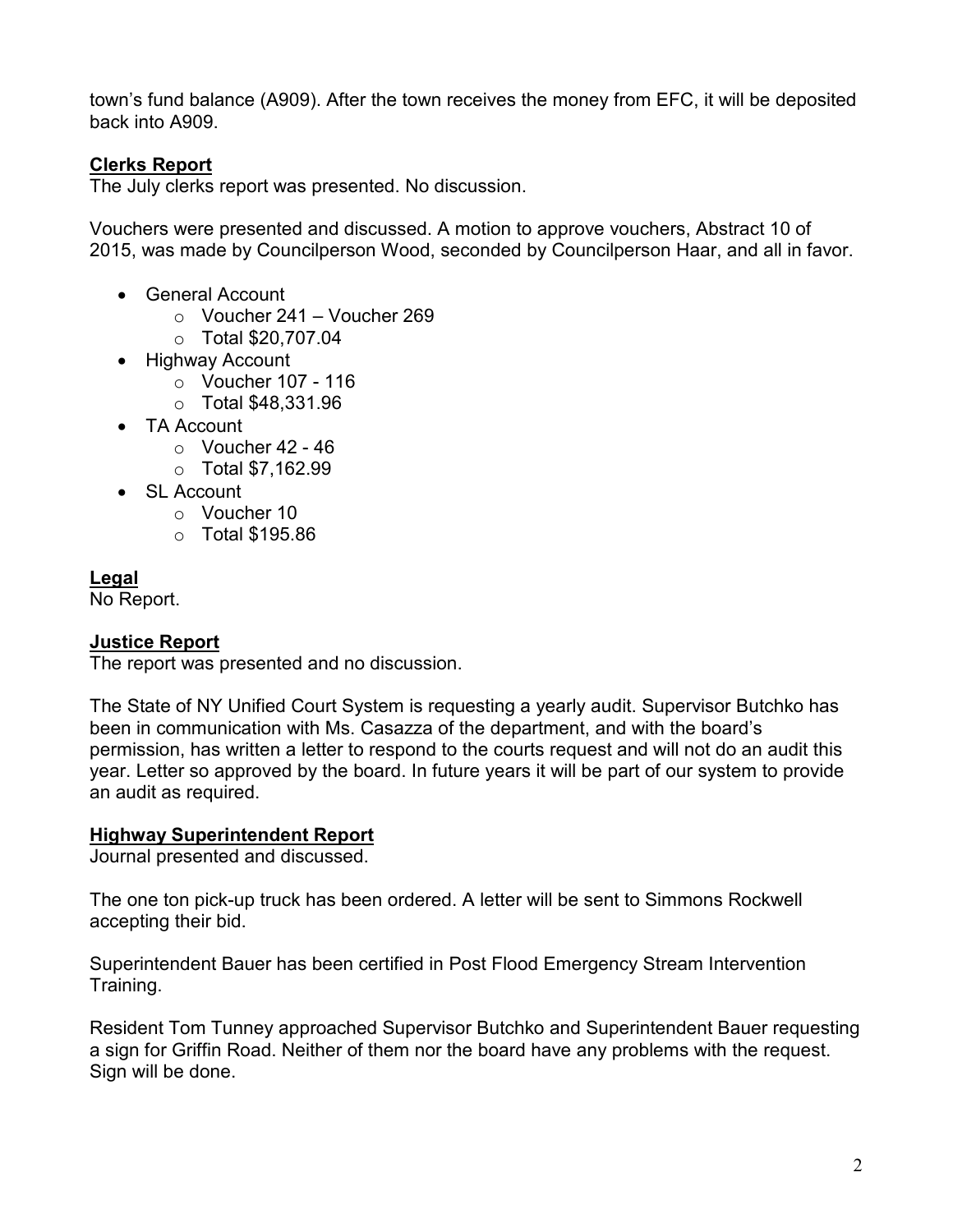# **Property Assessor Report**

No Report

Supervisor Butchko is still working on getting shared services set up with Urbana and Pulteney for the new Assessor for next year.

# **Code & Zoning Officer**

Review of report as submitted. No discussion.

The violation process has been finalized. The attorney will look at adding watershed violations to this process as well. The time line of follow through from initial notification of violation to court appearance will take approximately 90 days. There was discussion regarding additional stop work orders and fines for each day work continues after the first stop work order is issued. This is included in the LUR. The following language (or something similar) may be added to the stop work order; "If you continue work in defiance of this stop work order, then another stop work order will be issued for that occurrence, and every occurrence thereafter." Supervisor Butchko will discuss with the Code Enforcement Officer and attorneys. Fee schedules and forms will be updated every January at the Organizational Meeting.

#### **Planning Board**

Planning and Zoning Board minutes presented. No discussion.

The LUR contract has been finalized. The Board requests the engineering firm provide an example of their work for board review prior to final go-ahead for the project. Possibly have the firm work on one small section of the LUR, for a small fee perhaps, and have the board review it to see if this is the direction the board wants to go. In addition, the board requests that section E of the terms of the contract, regarding ownership of the LUR, be deleted. Supervisor Butchko will hold off on signing the contract at this time, and have the attorneys review the terms of the contract.

#### **Watershed**

Report Reviewed. No discussion.

**Dog Control Officer**  No Report.

# **History Group**

Report Reviewed.

There was discussion regarding using both the website and Facebook for displaying information. The Facebook site is perhaps getting more readers, but the website is a permanent place to store the information.

#### **Web Site**

Report reviewed. No discussion